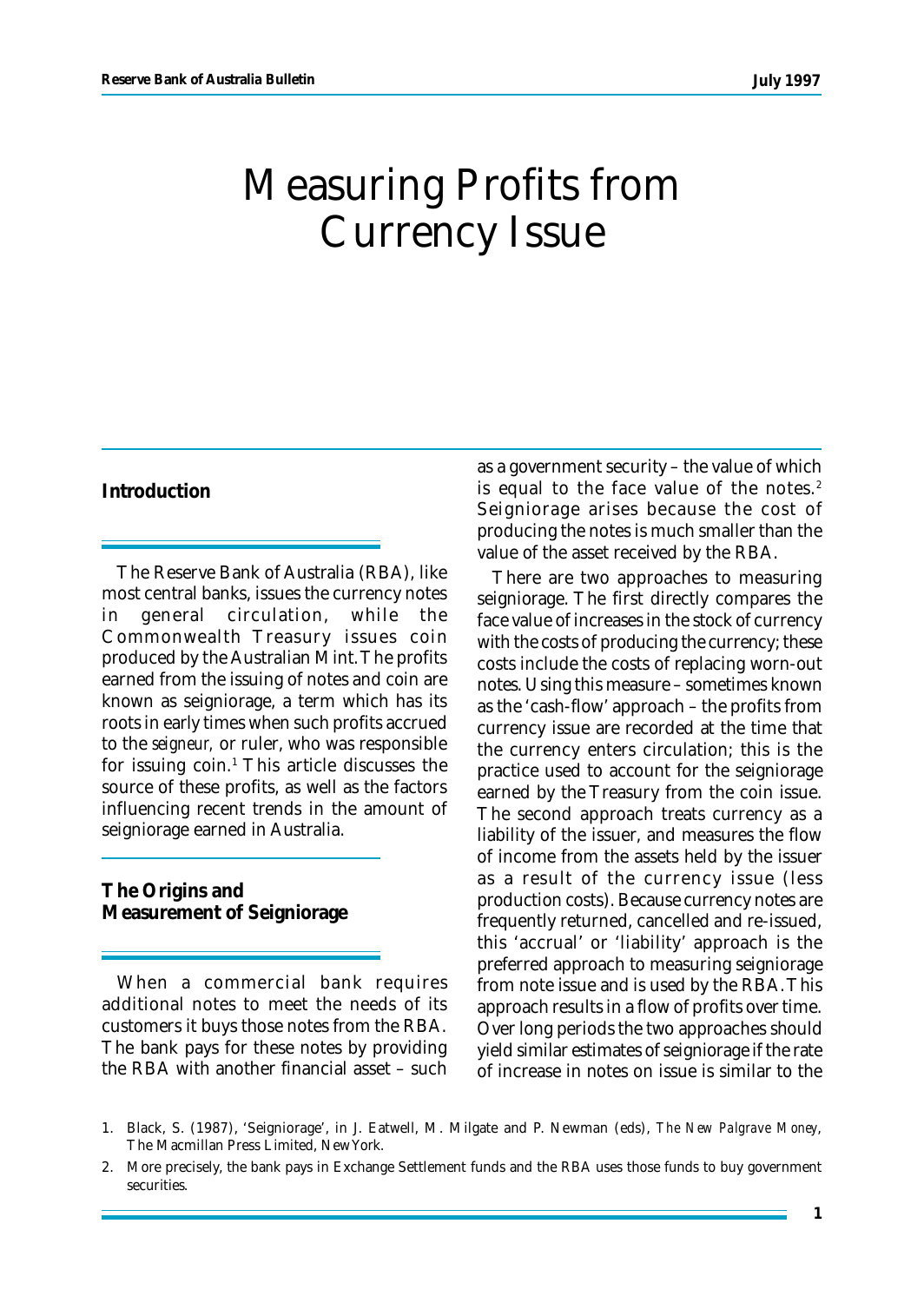rate of return earned by the central bank on its assets. Seigniorage is included in the Bank's overall profits, which are paid to the government.

Central banks have liabilities other than currency. At present, currency notes account for slightly less than half the RBA's total liabilities, with deposits from governments and banks accounting for around one-third of total liabilities. The net returns earned by the Bank from investing these deposits should not be included in estimates of seigniorage, as these earnings arise from central-bank functions unrelated to note issue.

Graph 1 shows two estimates of seigniorage from note issue expressed as a ratio to GDP. For the accrual measure, the yield on 5-year bonds has been used to proxy the rate of return earned by the Bank on its assets; the actual rate of return is volatile from year to year and complicates the interpretation of underlying trends. Production costs have been excluded from both measures; including them would make no discernible difference. Both measures are only broad approximations with more precise calculations depending upon a range of accounting practices and assumptions regarding which of the Bank's assets were purchased with the proceeds of currency issue.

Over recent years, seigniorage from note issue has averaged 0.3 per cent of GDP using the accrual approach and 0.2 per cent of GDP



**Graph 1**

using the cash-flow approach. Both inflation and nominal rates of interest will influence these measures of seigniorage (see below), although the influence will differ between the two measures. As a share of GDP, seigniorage is considerably below the levels earned in the 1980s when inflation and nominal interest rates were much higher. While the accrual estimate tends to be smoother, the two estimates of seigniorage have been broadly similar for much of the period although there are marked differences in the 1970s. These differences arise from the fact that the increase in inflation in the 1970s led to a rapid increase in the community's nominal demand for currency, but bond yields did not rise fully in line with inflation, at least not at first. As a result, the cash-flow measure shows a much larger increase in the mid 1970s than does the accrual measure. In recent years, the reverse has been the case as inflation has fallen faster than bond yields.

The seigniorage earned on coin issue is considerably less than that earned on notes as the value of coin outstanding is currently around \$1.5 billion compared with around \$20 billion in notes outstanding. Over the 1990s seigniorage from coin has averaged between 0.01 and 0.03 per cent of GDP – or \$50 million to \$150 million per year.

By international standards, total seigniorage in Australia is neither particularly high, nor particularly low (Table 1). The United States, Japan and Germany stand out on the high side. Figures for the US and Germany primarily reflect the large amounts of their currencies held offshore. The US Federal Reserve estimates that in excess of 50 per cent of total currency in circulation is held outside of the US. In part this is the result of countries such as Panama and Liberia using US currency as their own currency, and, more importantly, the use of the US dollar as a partial substitute for domestic currency in a number of countries in which the public has less than full confidence in the local currency. Similarly, in Germany, the Bundesbank estimates that between 30 and 40 per cent of Deutsche marks are held abroad. Japan also has very high holdings of currency.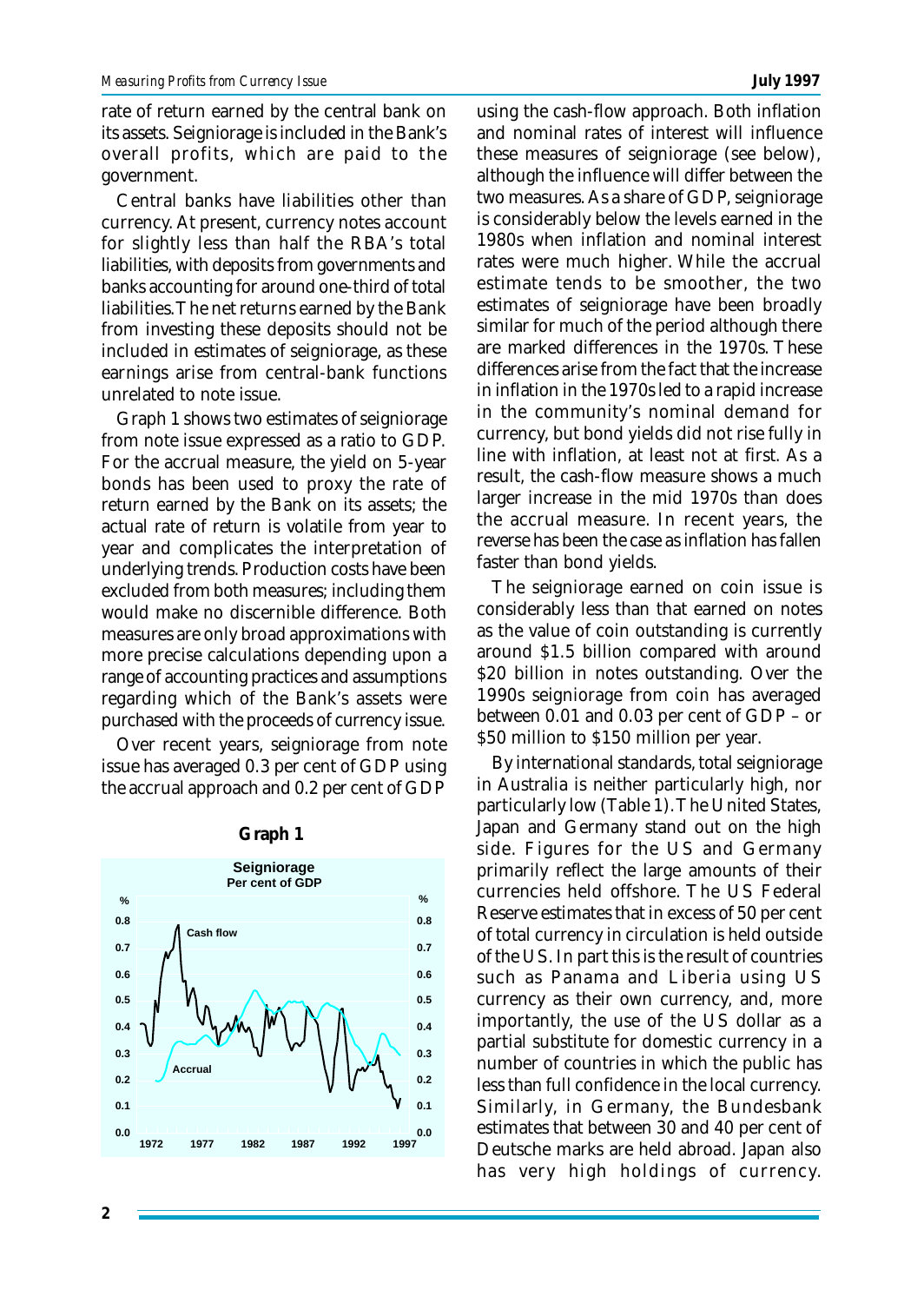| 1992 to 1996 <sup>a)</sup>                                                                                                          |                                              |
|-------------------------------------------------------------------------------------------------------------------------------------|----------------------------------------------|
| Country                                                                                                                             | Seigniorage<br>Per cent of GDP               |
| <b>United States</b> <sup>(b)</sup><br>Germany<br>Japan<br>United Kingdom <sup>(b)</sup><br>New Zealand <sup>(b)</sup><br>Australia | 0.43<br>0.50<br>0.46<br>0.17<br>0.06<br>0.22 |
| (a) Average 'cash-flow' measure                                                                                                     |                                              |

**Table 1: International Comparisons:**

(b) Data end in 1995

New Zealand, on the other hand, stands out at the low end of the scale.

**Factors Influencing the Demand for Currency**

The amount of seigniorage earned depends upon the size of the public's currency holdings. Of the many factors that influence these holdings, perhaps the three most important factors over recent years have been:

- the rate of inflation;
- changes in the use of currency as a store of wealth; and
- changes in the use of currency for transactions purposes.

#### **Inflation**

As the nominal value of GDP rises, the public's demand for currency tends to increase also; higher volumes of production lead to an increase in currency demand, as do higher prices. This means that seigniorage tends to increase as the inflation rate increases – on the cash flow measure because the size of the annual change in currency on issue increases, and on the accrual measure because nominal interest rates increase as inflation rises.

This link between inflation and seigniorage has seen some (usually less-developed) countries run very high rates of inflation in an attempt to finance government expenditure

through seigniorage, rather than direct taxation. Such an approach has typically been self-defeating and led to hyper-inflation. When the inflation rate increases to very high levels, the public go to considerable effort to reduce their holdings of currency as a ratio to their income. This ratio can fall to such an extent that despite the high rate of currency increase associated with high inflation, seigniorage begins to fall as a share of nominal GDP. This creates budgetary problems and can lead to an accelerating inflation rate.

Clearly, this situation has never occurred in Australia. In fact, the decline in inflation in Australia in the early 1990s has led to a fall in seigniorage. In the 1980s, the average inflation rate was over 8 per cent and the cash-flow measure of seigniorage averaged around 0.4 per cent of GDP. In contrast, since December 1991 the inflation rate has averaged 2.3 per cent and this measure of seigniorage has fallen to average just 0.2 per cent of GDP. Similarly, the decline in nominal interest rates that has accompanied the fall in inflation has seen the accrual measure of seigniorage fall in the 1990s.

### **Currency as a store of wealth**

The value of notes and coin outstanding as a share of GDP increased markedly in the first half of the 1990s and is currently just below its highest point in the past twenty years (Graph 2). While lower inflation has made it less costly to hold wealth in currency,



### **Graph 2**